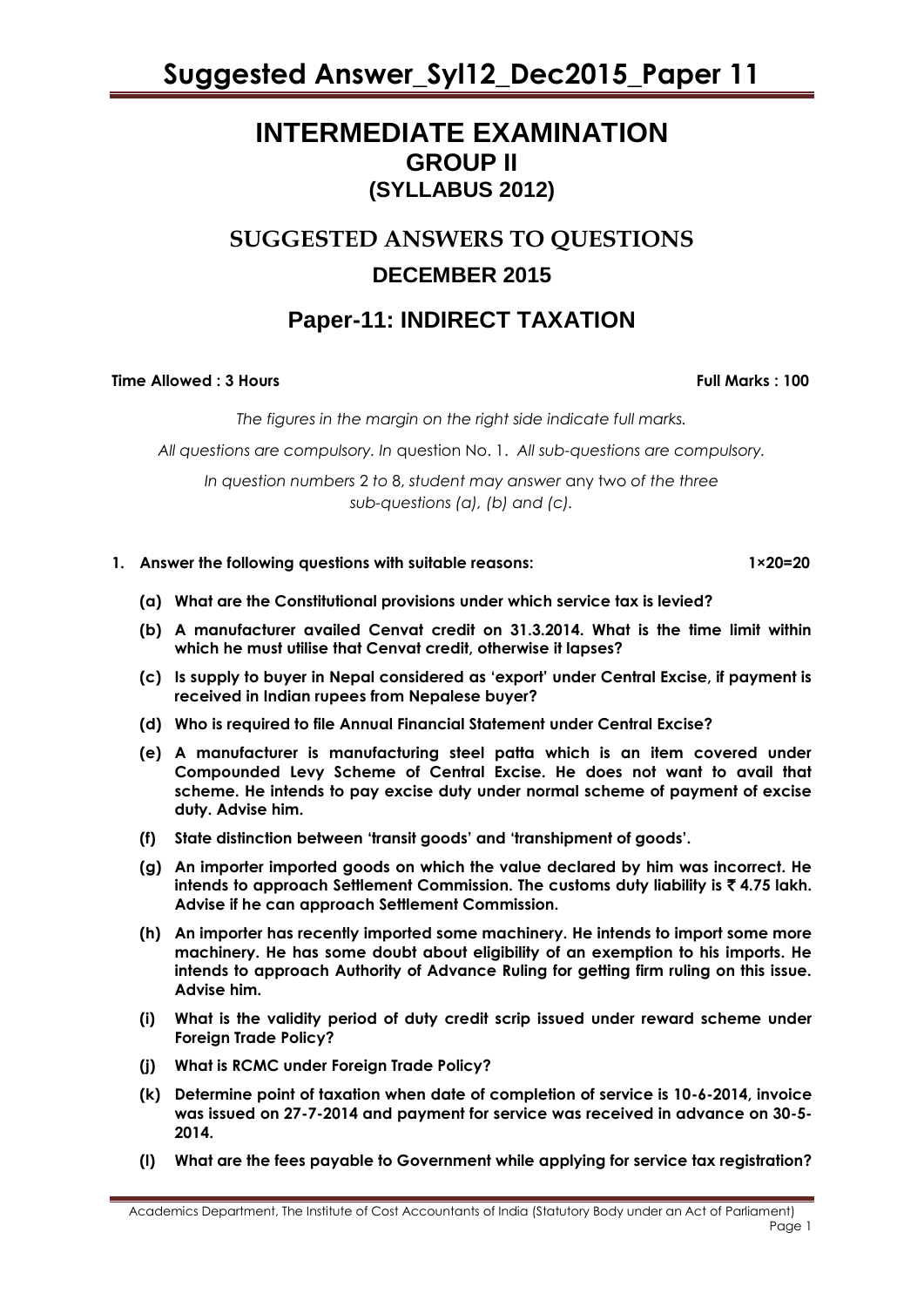- **(m) Indian institute of Management, Ahmedabad (IIM) had arranged campus recruitment of final passed students. Various companies participated in the campus recruitment. IIM collected charges of** ` **30 lakhs from the companies. Is IIM liable to pay service tax?**
- **(n) Ganesh Transport Company provided goods transport service to ABC Pvt. Ltd. on 4.3.2014, and issued consignment note showing freight amount of** ` **1,00,000. ABC Pvt. Ltd. paid the freight amount to Ganesh Transport Company on 5.11.2014. Calculate service tax payable by Ganesh Transport Company. Assume service tax rate of 12% plus education cess as applicable.**
- **(o) A landlord had given his commercial property on rent. He issued invoice for rent charging service tax @ 14%. The tenant stated that he is not liable to pay service tax in terms of rent agreement. The tenant paid only net amount to landlord. The landlord did not deposit service tax with Government stating that he is not liable to pay service tax as tenant has not paid service tax amount to him. He is only acting as collecting agent. Is his contention valid?**
- **(p) A manufacturer supplied goods for export to merchant exporter in India located in another State. The merchant exporter then exported the goods. State how the manufacturer can claim exemption from payment of Central Sales tax.**
- **(q) Goods are sold in Delhi Airport in duty free shops. Is State VAT (sales tax) payable on such sale?**
- **(r) A dealer made inter-state sale by charging CST @ 2% on assumption that buyer will issue C form. However, the buyer did not issue any C form. State implications.**
- **(s) LMN Investments has advanced loan of** ` **30 crores to PQR Ltd. The book value of total assets of PQR Ltd. is** ` **80 crores. Are LMN Investments and PQR Ltd. 'associated enterprises'?**
- **(t) Determining Arm's Length Price (ALP) is never easy. The task is particularly difficult in case of intangibles. Name any two of such intangibles.**

#### **Answer:**

1.

- (a) Service tax is levied under entry 97 of List I of Seventh Schedule to Constitution of India.
- (b) Once Cenvat credit is availed, it can be utilised any time. There is no time limit.
- (c) Supply to buyer in Nepal is 'export' under Central Excise, even if the payment is received in Indian rupees.
- (d) Assessees paying duty of  $\bar{\tau}$  one crore or more per annum through PLA are required to submit Annual Financial Information Statement for each financial year by 30th November of succeeding year in prescribed form ER-4.
- (e) He can pay excise duty under normal scheme of payment of excise duty, as compounded levy scheme is optional.
- (f) Distinction between transit and transhipment is that in 'transit' goods continue to be on same vessel, while in transhipment, goods are transferred to another vessel / vehicle.

In transit, there is continuity of records, while in transshipment, new records are prepared. Transit is covered u/s 53 while transhipment is covered u/s 54 of Customs Act.

(g) An importer can approach Settlement Commission if duty involved exceeds  $\bar{\tau}$  3 lakhs. Hence, he can approach Settlement Commission.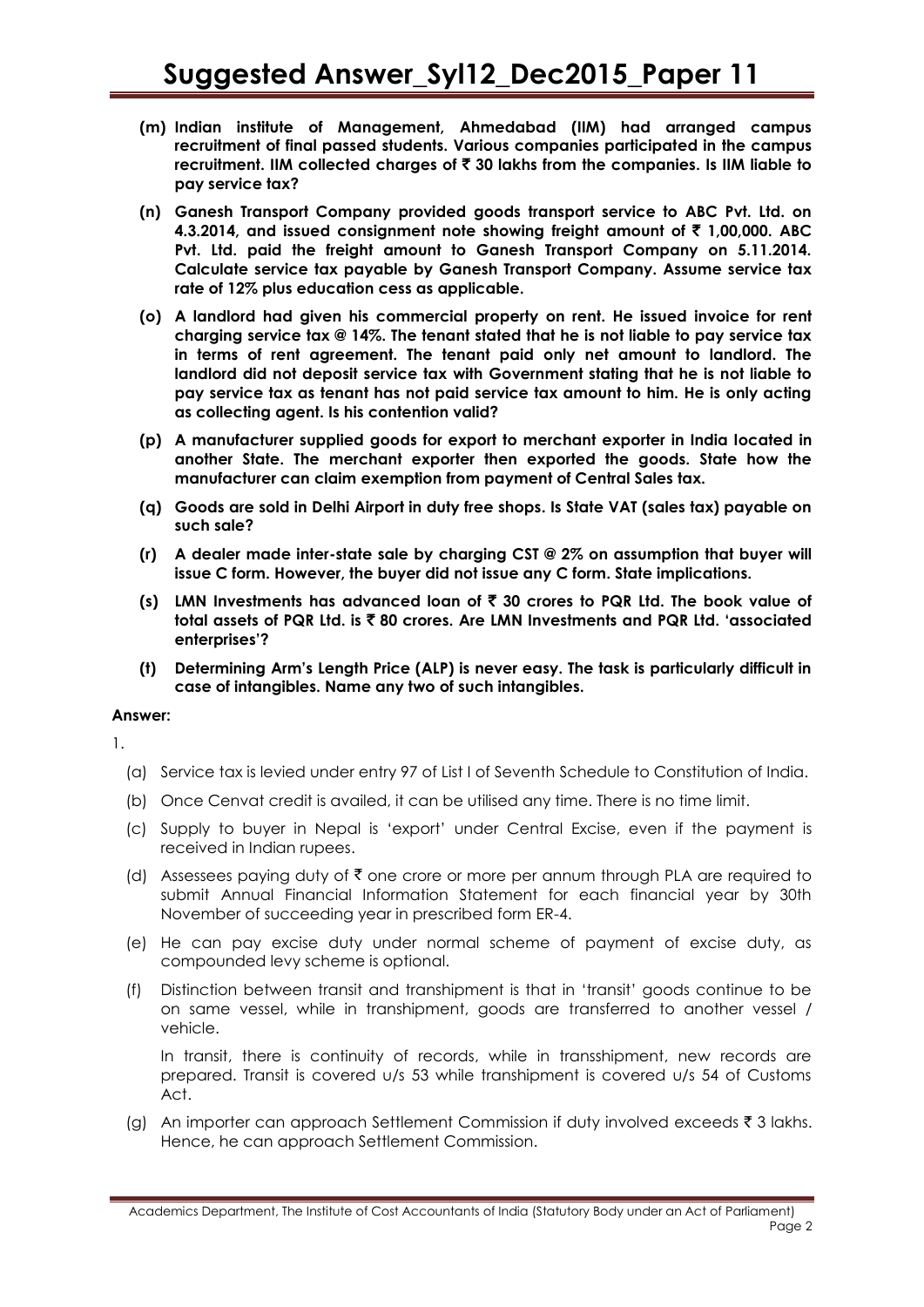- (h) An importer can approach Advance Ruling Authority only in respect of proposed activity. Since he has already imported some machinery, he cannot now approach Authority for Advance Ruling.
- (i) Duty Credit Scrip is valid for 24 months. Revalidation of duty credit scrip shall be permitted only if it had expired when the goods were under the custody of customs. [Note - under new policy, the validity period has been reduced to 18 months]
- (j) Exporter has to obtain Registration Cum Membership Certificate (RCMC) from Export Promotion Council (EPC) or Commodity Board. Membership of EPC is compulsory, if an exporter intends to get export incentives or obtains authorization to import/export items, except restricted items. In other cases, membership is optional. RCMC means certificate of registration and membership granted by an Export Promotion Council/Commodity Board/ Development Authority or other competent authority as prescribed in Foreign Trade Policy or Handbook of Procedures.
- (k) Point of taxation is 30-5-2014 as advance was received.
- (l) No fees are payable while applying for service tax registration.
- (m) It is manpower recruitment service and IIM is liable to pay service tax.
- (n) Ganesh Transport Company is not liable to pay service tax and ABC Pvt. Ltd. is liable to pay service tax under reverse charge.
- (o) His contention is not correct. The landlord is liable even if the tenant does not pay service tax amount.
- (p) If the merchant exporter issues H form to the manufacturer, the manufacturer can claim exemption from payment of CST.
- (q) It is sale before goods cross customs frontier and hence sales tax (Vat) is not payable,.
- (r) Central Sales Tax (CST) will be payable at the rate as applicable to those goods under State Vat provisions. Interest for delayed payment will also be payable.
- (s) Two enterprises become 'associated enterprises' if loan granted by one to another is at least 51% of total assets of another enterprise. In this case, the loan granted is less than 51%, the two enterprises are not 'associated enterprises'.
- (t) (I) Allocation of R&D expenditure (II) Rate of royalties for technical knowhow (III) Allocation of cost of development of market and brand (IV) Intellectual Property Rights (IPR) like patent, design, copyright, trade mark.
- **2. Answer** *any two* **of the three sub-questions (a), (b) and (c). 2×2=4**
	- **(a) State provisions of works contract as contained in Constitution of India. 2**
	- **(b) State distinction between taxable event in Central Excise and State VAT (sales tax). 2**
	- **(c) State in brief provisions where Parliament can impose restrictions on rate of sales tax (VAT) which can be imposed by State Government on goods sold within the State. 2**

#### **Answer:**

- 2. (a) As per Article 366(29A)(b) of Constitution of India, 'Tax on the sale or purchase of goods' includes -a tax on the transfer of property in goods (whether as goods or in some other form) involved in the execution of a works contract and such transfer, delivery or supply of any goods shall be deemed to be a sale of those goods by the person making the transfer, delivery or supply and a purchase of those goods by the person to whom such transfer, delivery or supply is made.
- 2. (b) In case of Central Excise, Excisable goods produced or manufactured in India is the taxable event. In case of State Vat, Sale or purchase of goods within the State is the taxable event.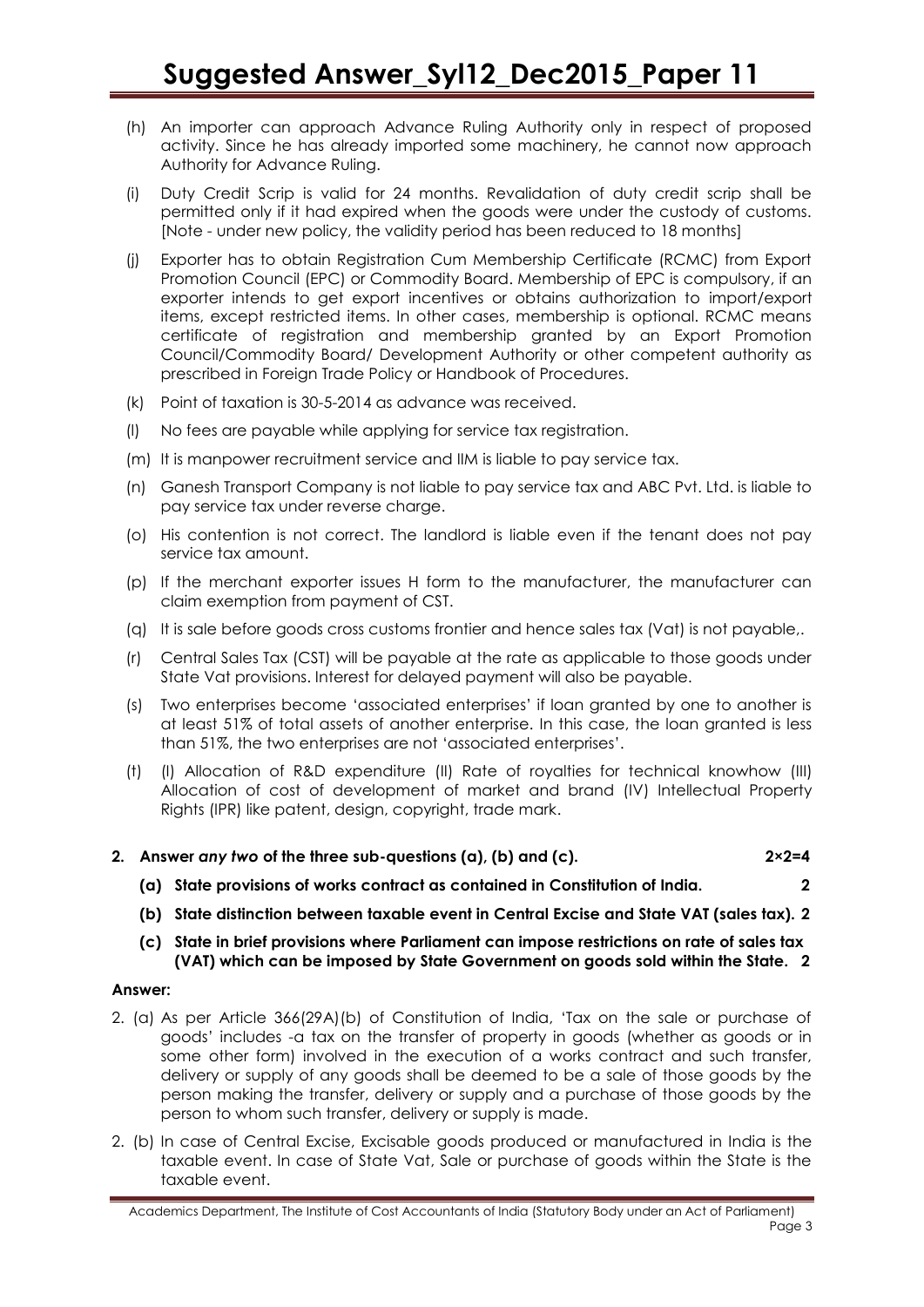2. (c) Article 286(3)(a) of Constitution of India authorises Parliament to declare some goods as of 'special importance' and to impose restrictions and conditions in regard to power of States in regard to levy, rates and other incidence of tax on such goods. Parliament can restrict powers of State Government to tax such 'declared goods'.

### **3. Answer** *any two* **of the three sub-questions (a), (b) and (c). 8×2=16**

**(a) (i) Following information are available in respect of manufacture of an Engine which has been used for captive consumption within the factory. Calculate assessable value on which excise duty is payable. 6**

| <b>Particulars</b>                                                     | ₹      |
|------------------------------------------------------------------------|--------|
| Cost of direct materials (inclusive of excise duty of $\bar{c}$ 1,545) | 16,545 |
| Cost of direct employees                                               | 12,300 |
| <b>Consumable stores and repairs</b>                                   | 8,400  |
| <b>Quality Control Cost</b>                                            | 4,300  |
| <b>Research and Development Cost</b>                                   | 2,700  |
| <b>Production Overheads</b>                                            | 3,000  |
| <b>Administrative Overheads</b>                                        | 1,500  |
| Selling and distribution cost                                          | 3,600  |
| <b>Scrap value realised</b>                                            | 1,500  |

### **(ii) Explain distinction between 'goods' and 'excisable goods'. 2**

#### **Answer:**

3. (a) (i)

| <b>Particulars</b>                                                 |        |
|--------------------------------------------------------------------|--------|
| Cost of direct materials (net of excise duty) (₹ 16,545 – ₹ 1,545) | 15,000 |
| Cost of direct employees                                           | 12,300 |
| Consumable stores and repairs                                      | 8,400  |
| <b>Quality Control Cost</b>                                        | 4,300  |
| <b>Research and Development Cost</b>                               | 2,700  |
| <b>Production Overheads</b>                                        | 3,000  |
| Less - Scrap value realised                                        | 1,500  |
| Cost of Production as per CAS-4                                    | 44,200 |
| Add 10%                                                            | 4,420  |
| Assessable Value of Excisable goods                                | 48,620 |

Note: It is assumed that administrative overhead not related to production activity.

Alternatively, it can be done by considering the administrative overhead as a part of production activity, as follows:

| <b>Particulars</b>                                                 |        |
|--------------------------------------------------------------------|--------|
| Cost of direct materials (net of excise duty) (₹ 16,545 – ₹ 1,545) | 15,000 |
| Cost of direct employees                                           | 12,300 |
| Consumable stores and repairs                                      | 8,400  |
| <b>Quality Control Cost</b>                                        | 4,300  |
| Research and Development Cost                                      | 2,700  |
| <b>Production Overheads</b>                                        | 3,000  |
| <b>Administrative Overheads</b>                                    | 1,500  |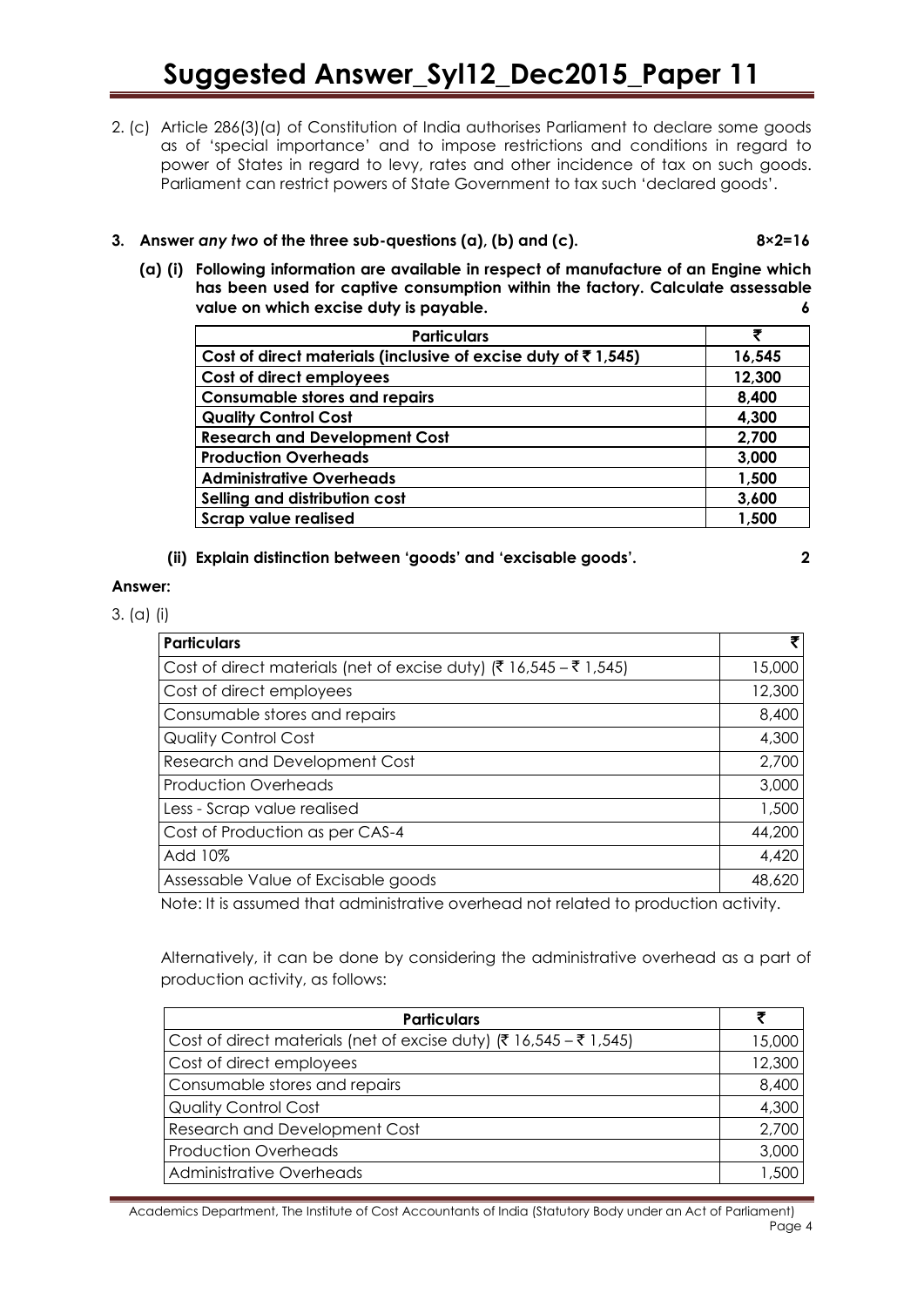| Less - Scrap value realised         | ,500   |
|-------------------------------------|--------|
| Cost of production as per $CAS - 4$ | 45,700 |
| Add 10%                             | 4,570  |
| Assessable Value of Excisable goods | 50,270 |

3. (a) (ii) Section 2(d) of Central Excise Act defines Excisable Goods as 'Goods specified in the First Schedule and Second Schedule to Central Excise Tariff Act, 1985 as being subject to a duty of excise and includes salt'.

> Thus, unless the article is specified in the Central Excise Tariff Act as subject to duty, it will not be 'excisable goods' even if the article may be 'goods', as goods mean all articles, materials and commodities.

#### **(b) (i) State eligibility of following purchases for availment of Cenvat credit of excise duty paid on those purchased goods:**

- **(1) Raw material**
- **(2) Petrol**
- **(3) Office equipment**
- **(4) Capital goods used in mines away from the factory**
- **(5) Goods used in canteen for employees**
- **(6) Lubrication oil**
- **(7) Inputs used for making structure for support of capital goods**
- **(8) Spare parts used for maintenance of motor vehicle owned by company 4**
- **(ii) A manufacturer cleared some goods of assessable value of** ` **10 lakhs, on payment of appropriate excise duty, which was 12% (ignore education cess and SAH education cess). The goods were rejected by customer and were returned to the manufacturer. The manufacturer carried out re-work. After re-work, he cleared the goods. At the time of sale, the applicable excise duty on that product was 14% (ignore education cess and SAH education cess). Discuss liability of the manufacturer in following situations: 4**
	- **(1) The process of re-work was not 'manufacture'. He sold the goods from factory to another buyer for** ` **11 lakhs.**
	- **(2) The re-work carried out by the manufacturer was 'manufacture' within the provisions of Central Excise Act. He sold the goods from factory to another buyer for ₹9 lakhs.**
	- **(3) He could not do re-work and the returned goods were sold as scrap for**  ` **30,000.**

#### **Answer:**

- 3. (b) (i) (1) Eligible (2) not eligible (3) Not eligible (4) Not eligible (5) Not eligible (6) Eligible (7) Not eligible (8) Not eligible, as it is assumed to be used in office.
	- (ii) The manufacturer can take Cenvat credit of  $\bar{\tau}$  1,20,000 when rejected goods are returned, as excise duty paid by him was  $\bar{\tau}$  1,20,000. (1) He is required to pay 'amount' of  $\bar{z}$  1,20,000 while clearing goods from factory (2) He is required to pay excise duty @ 14% of  $\bar{\tau}$  9 lakhs i.e.  $\bar{\tau}$  1,26,000 (3) He is required to reverse the Cenvat credit of ₹ 1,20,000.
	- **(c) (i) A manufacturer purchased 2000 units of Cenvatable raw material and availed Cenvat credit of** ` **2,00,000. Out of the 2000 units, 1500 units were issued to production and were in shop floor. Balance 500 units were in stores. Due to**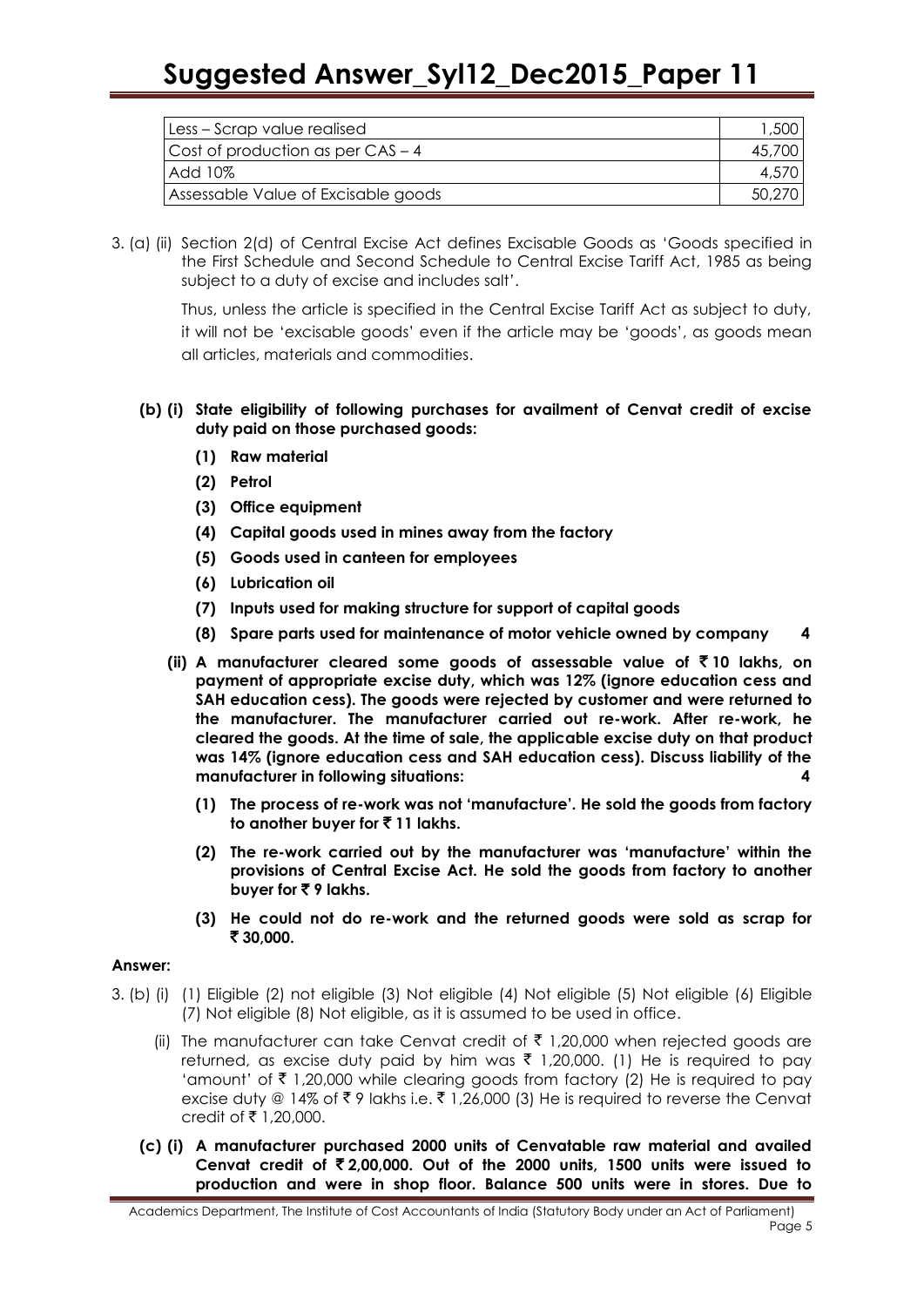**accidental fire, all 2000 units were destroyed. Discuss eligibility of Cenvat credit of duty paid on the raw material. 2**

- **(ii) State issues under excise law, which can be decided by single member bench of Tribunal (CESTAT). 3**
- **(iii) A manufacturer (not eligible for SSI exemption) cleared 100 pieces from his factory at Bangalore and sent to his Chennai depot on 1.1.2014. The net price of that product (excluding duties and taxes) on 1.1.2014 was as follows:**
	- **(1) Sale from factory** ` **90 per piece**
	- **(2) Sale from Chennai Depot** ` **100 per piece. The excise duty rate was 12% (ignore education cess and SAH education cess). The goods were sold from Chennai Depot on 5.3.2015. On that day the net prices were as follows:**
		- **(I) Sale from factory -** ` **95 per piece**
		- **(II) Sale from Chennai Depot -** ` **105 per piece.**

**The excise duty rate was 12.5% (ignore education cess and SAH education cess).**

- **(A) Calculate excise duty payable.**
- **(B) State the due date for payment of excise duty on this transaction. 2+1=3**

#### **Answer:**

- 3. (c) (i) The manufacturer is required to reverse Cenvat credit of  $\bar{\tau}$  50,000 as the inputs are not used in manufacturing process.
	- (ii) Vide section 35D(3) of Central Excise Act, President of CESTAT can authorise any member to hear case singly when the duty involved or difference of duty involved or the fine or penalty involved does not exceed  $\bar{\xi}$  50,00,000 (fifty lakhs).

If duty involved is less than  $\bar{\tau}$  50 lakhs but penalty exceeds  $\bar{\tau}$  50 lakhs, hearing cannot be by single member bench.

This is called a 'Single member Bench' of Tribunal and legally, there is no difference between order passed by a single member bench and a multi-member bench, as both are equally binding.

However, if the dispute is in relation to classification or rate of duty or valuation, the matter cannot be decided by single member bench.

(iii) The excise duty payable in on basis of price at Chennai depot as on date of clearance from his factory. Thus assessable value =  $100 \times \overline{5}$  100 =  $\overline{5}$  10,000. Excise duty payable @ 12% =  $\bar{z}$  1,200. Any subsequent change in duty rate of price at Chennai does not affect the excise duty payable. The excise duty is payable on 6-2-2014 [as all manufacturers are required to pay excise duty electronically].

| 4. Answer any two of the three sub-questions (a), (b) and (c).             | $6 \times 2 = 12$ |
|----------------------------------------------------------------------------|-------------------|
| Explain provisions relating to 'pilferage' in customs law.<br>(a) (i)      | $\mathbf{2}$      |
| (ii) What are 'coastal goods'?                                             | $\mathbf{2}$      |
| (iii) Explain 'injury margin' in provisions relating to anti dumping duty. | $\mathbf{2}$      |

#### **Answer:**

4. (a) (i) Section 13 of Customs Act provides that if imported goods are pilfered after unloading but before order for clearance is passed by Customs Officer for clearance for home consumption or deposit in a warehouse, no duty is payable on the goods, unless the pilfered goods are restored to importer.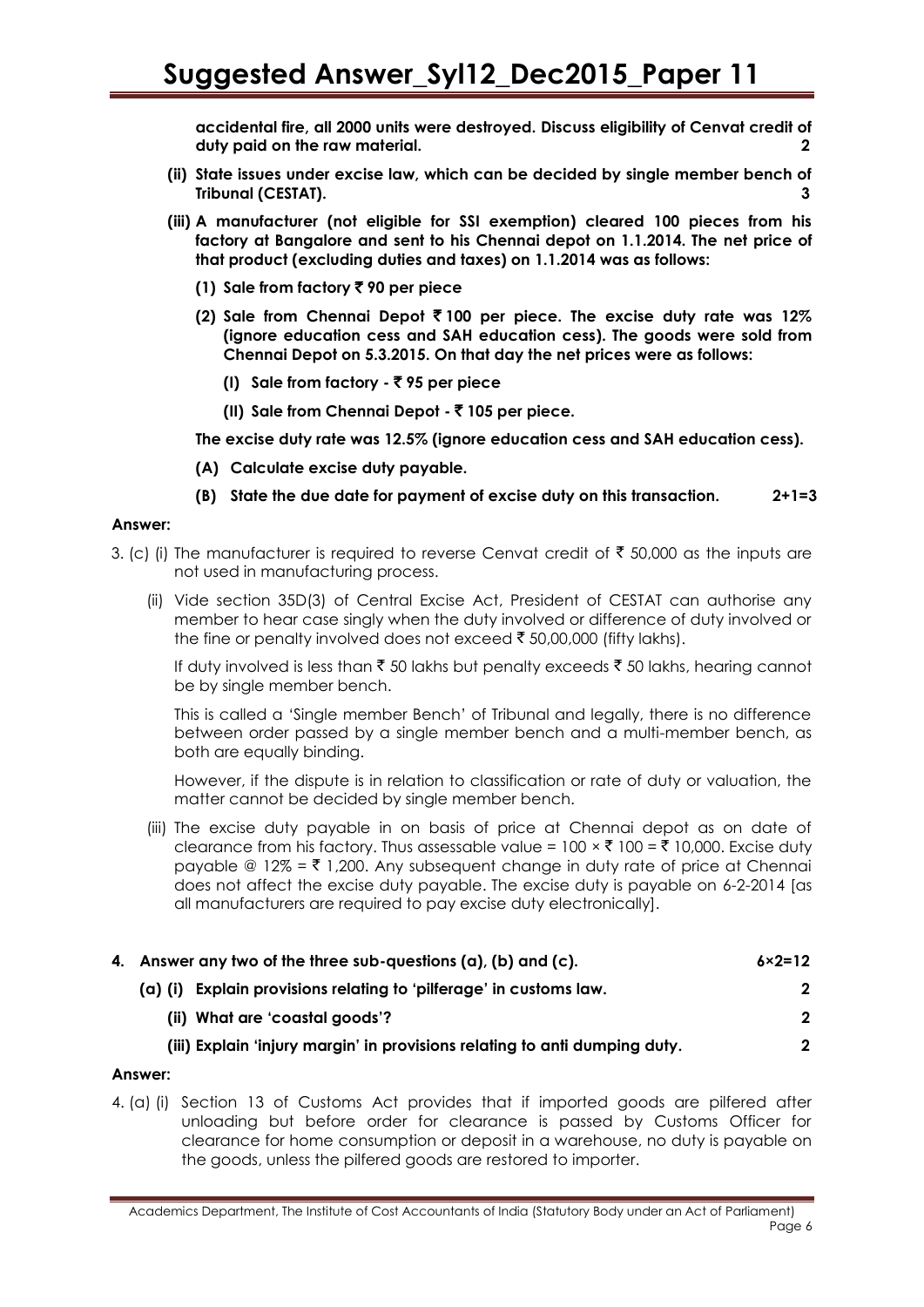Under section 13, normally duty is not paid. However, if duty is paid before examination of goods, refund can be claimed if goods are found to be pilfered during examination but before order for clearance is made.

(ii) 'Coastal goods' means goods, other than imported goods, transported in a vessel from one port in India to another port in India [section 2(7) of Customs Act].

Thus, coastal goods means goods taken by ship from one Indian port to another. No export or import is involved, but control is necessary to ensure that coastal goods are not diverted illegally for export.

(iiii) 'Injury margin' means difference between fair selling price of domestic industry and landed cost of imported product. The landed cost will include landing charges of 1 % and basic customs duty. Thus, only anti-dumping duty enough to remove injury to domestic industry can be levied. The anti-dumping duty will be dumping margin or injury margin, whichever is lower.

For example, if normal value in exporting country is  $\bar{\tau}$  11 and export price is  $\bar{\tau}$  8, dumping margin is  $\bar{z}$  3. If landed cost is  $\bar{z}$  9 and fair selling price of domestic industry is  $\bar{\tau}$  10, then injury margin is  $\bar{\tau}$  1. Hence, anti-dumping duty of only  $\bar{\tau}$  1 can be imposed.

- **(b) (i) State in brief provisions relating to refund of special CVD of 4% paid while importing goods. 3**
	- **(ii) ABC Ltd. imported machinery which was kept in warehouse on 1.4.2014. Ex-bond Bill of Entry for home consumption was presented on 1.11.2014. It was assessed and returned to ABC Ltd. on 3.11.2014. ABC Ltd. paid customs duty payable**  ` **5,00,000 on 14.11.2014 and cleared the goods from the warehouse. Calculate the interest payable by ABC Ltd. 3**

#### **Answer:**

4. (b) (i) Traders selling imported goods in India after charging sales tax/Vat can claim refund of special CVD from customs department - Notification No. 102/2007-Cus dated 14-9-2007. The dealer (trader) (if he is registered with Central Excise and is issuing Cenvatable Invoice) selling such imported goods must mention in his invoice that the buyer will not be able to avail Cenvat credit of such duty.

This is required if he is claiming refund of the special CVD. If he is not claiming refund, obviously, such remark is not required.

The first stage dealer purchasing goods from registered importer (importer registered under Central Excise Act to issue Cenvatable invoice) and second stage dealer purchasing goods from such first stage dealer is also required to make similar remark in his invoice -proviso to rule 11(7) of Central Excise Rules.

Refund will be subject to doctrine of unjust enrichment. Refund claim is to be filed within one year from payment of customs duty. For one Bill of Entry, only one claim can be filed. Only one claim should be filed every month with original documents of payment of Vat/CST.

(ii) Imported goods can be kept in customs bonded warehouse for 90 days. Interest is payable under section 61(2) of Customs Act for delay beyond 90 days. Interest should be payable upto and including the date of payment of duty.

The 90 day period got over on 30-6-2015 [29 days in April, 31 days in May and 30 days in June). Thus, delay is - July -31, August -31, September - 30, October - 31 and November -14 i.e. total 137 days. Hence, interest @ 15% =  $[3,5,00,000 \times 15 \times 137/100]$  $× 365$ ) = ₹ 28,150.68.

Academics Department, The Institute of Cost Accountants of India (Statutory Body under an Act of Parliament) Page 7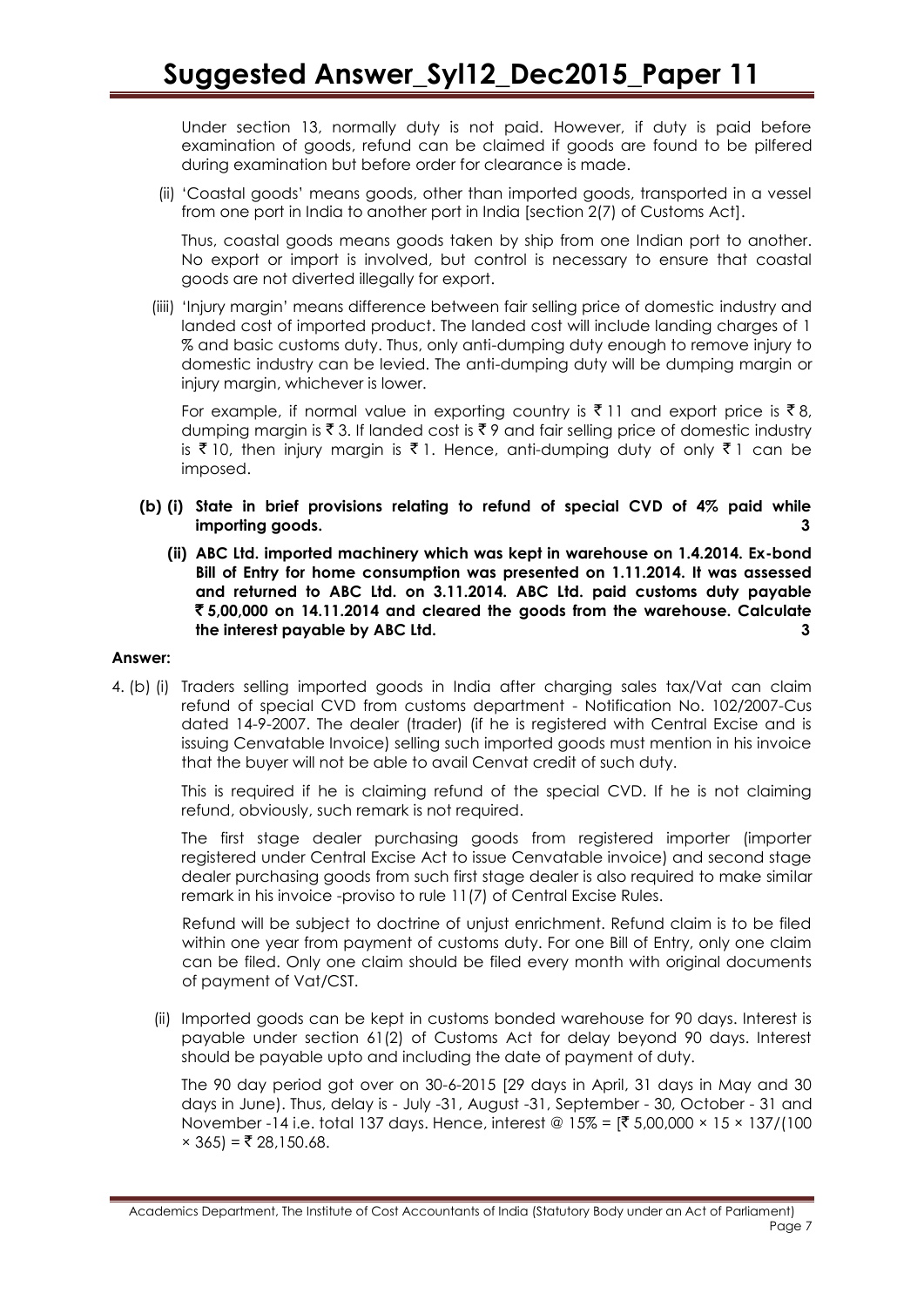**(c) Sathyanarayana Pvt. Ltd., a manufacturer imported his raw material in a vessel. The assessable value of machinery as per section 14 of Customs Act is** ` **24,70,000. The Bill of Entry was filed on 28.2.2015 when customs duty payable was 12%'! The vessel was granted entry inwards on 4.03.2015, when customs duty rate was 14%. The importer paid customs duty on 12.03.2015, when customs duty rate was 10%. Calculate customs duty payable. Rate of CVD may be taken as 14%. Education cess and SAH Education cess was not payable on CVD.**

**Calculate customs duty payable. How much Cenvat credit is available to Sathyanarayana Pvt. Ltd. 6**

#### **Answer:**

4. (c) The customs duty rate to be taken is 14%.

| Ser<br>No.  | Description                                 | Duty<br>z     | Amount<br>(₹) | Total<br>Customs<br>Duty (そ) |
|-------------|---------------------------------------------|---------------|---------------|------------------------------|
| (A)         | Assessable Value                            |               | 24,70,000     |                              |
| (B)         | <b>Basic Customs Duty</b>                   | 14            | 3,45,800      | 3,45,800                     |
| (C)         | Sub-Total for calculating CVD '(A+B)'       |               | 28,15,800     |                              |
| (D)         | CVD 'C' x excise duty rate                  | 14            | 3,94,212      | 3,94,212                     |
| (E)         | Sub – total for edu cess on customs 'B + D' |               | 7,40,012      |                              |
| (F)         | Edu Cess of Customs $-2\%$ of 'E'           | $\mathcal{P}$ | 14,800        | 14,800                       |
| (G)         | SAH Education Cess of Customs - 1% of 'E'   |               | 7,400         | 7,400                        |
| (H)         | Sub-total for Spl CVD 'C+D+F+G              |               | 32,32,212     |                              |
| $\vert$ (l) | Special CVD under section 3 (5) - 4% of 'H' | 4             | 1,29,288      | 1,29,288                     |
| $(\cup)$    | <b>Total Customs duty</b>                   |               |               | 8,91,500                     |

Sathyanarayana Pvt. Ltd. can avail Cenvat credit of 14% CVD of  $\bar{\tau}$  3,94,212 and 4% special CVD of  $\bar{\tau}$  1,29,288.

Note: The relevant date for rate of duty for customs valuation will be —

- 1. The date on which bill of entry is presented, or
- 2. The date of entry inwards of the vessel, whichever is later.

#### **5. Answer any two of the three sub-questions (a), (b) and (c). 4×2=8**

#### **(a) State similarities and distinctions between Advance Authorisation and DFIA (Duty Free Import Authorisation). 4**

#### **Answer:**

5. (a) Similarity is that DFIA (Duty Free Import Authorisation) and Advance Authorisation issued to allow duty free import of inputs, fuel, oil, energy sources, catalyst required for export products.

Distinctions are as follows -

'Advance Authorisation' is not transferable, while DFIA is transferable after export obligation fulfilled.

Material imported under DFIA will be transferable after fulfillment of export obligation.

In case of Advance Authorisation, 15% value addition is sufficient, while in case of DFIA, 20% value addition is required.

DFIA scheme is not available to gem and jewellery sector - para 4.40 of FTP 2015-2020.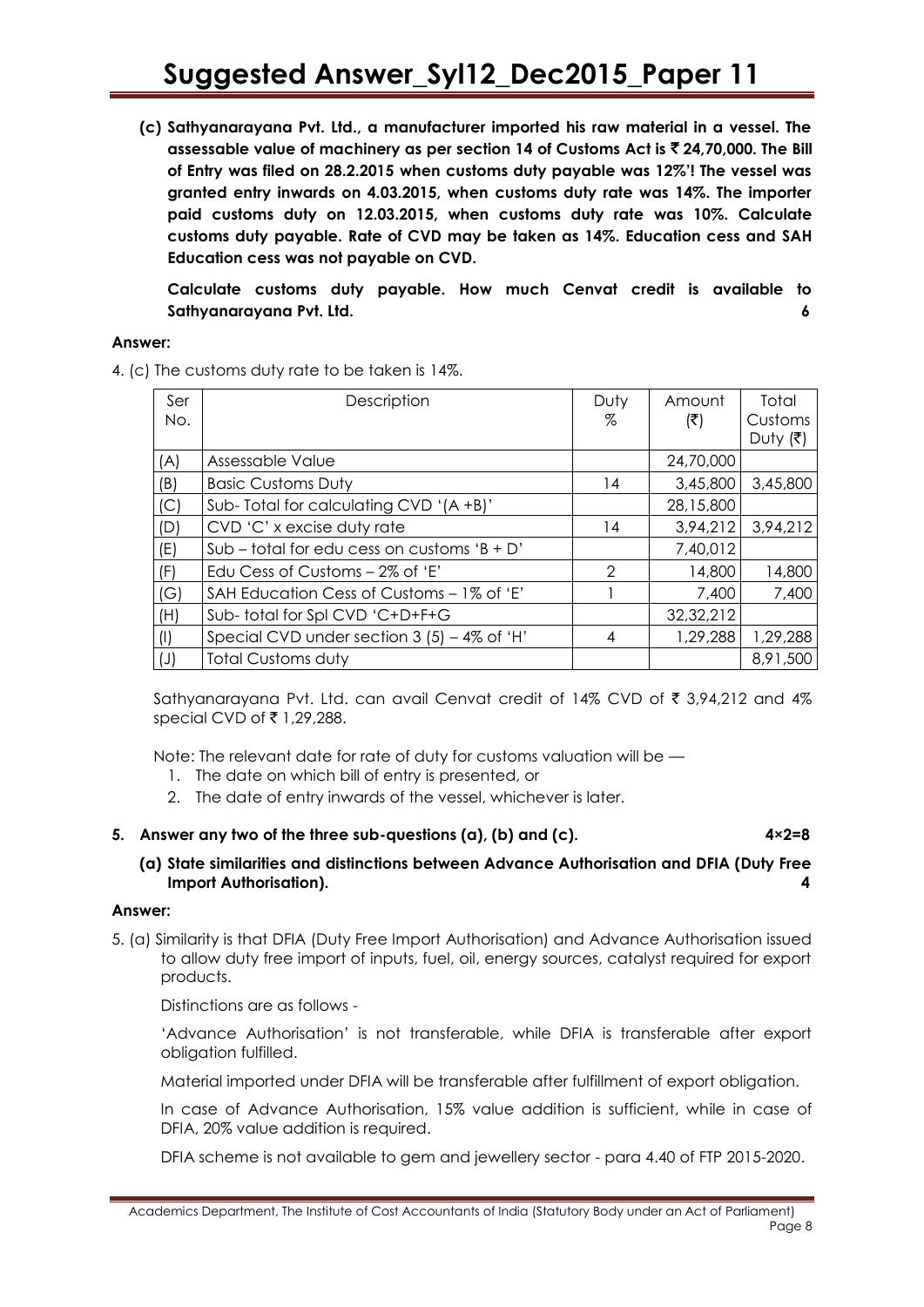DFIA cannot be issued where SION (Standard Input Output Norms) prescribes actual user condition.

DFIA can be issued only if SION has been fixed for that product.

**(b) An exporter has imported certain machinery on full payment of customs duty. Later, he manufactured goods utilising that machinery and exported the goods. He wishes to know whether he can get any benefit of rebate of customs duty he had paid on the machinery.**

**Advise the manufacturer explaining the relevant provisions. 4**

#### **Answer:**

5. (b) This is termed as 'post export EPCG scheme'.

In this case, the capital goods are imported on full payment of duty. Later, duty remission is granted in proportion to export obligation fulfilled.

Post Export EPCG Duty Credit Scrip (s) shall be available to exporters who intend to import capital goods on full payment of applicable duties in cash and choose to opt for this scheme. Basic Customs duty paid on Capital Goods shall be remitted in the form of freely transferable duty credit scrip(s), similar to those issued under Chapter 3 of FTP. Specific EO under this Scheme shall be 85% of the applicable specific EO. Average Export Obligation continues to remain unchanged - para 5.12 of FTP 2015- 2020 and para 5.28 of HBP 2015-2020.

Application shall be submitted electronically to Regional Authority in form ANF 5A para 5.28 of HBP 2015-2020.

Duty remission shall be in proportion to the Export Obligation fulfilled. These Duty Credit Scrip(s) can be used for payment of applicable custom duties for imports and applicable excise duties for domestic procurement. All provisions of the existing EPCG Scheme shall apply insofar as they are not inconsistent with this scheme.

The advantage of the scheme is that the exporter does not have any specific export obligation when he imports capital goods on payment of full customs duty. Later, he gets remission on the basis of exports made by him.

#### **(c) State import policy in respect of (i) second hand goods (ii) Free samples. 4**

#### **Answer:**

5. (c) Import of second hand PC, laptop, air conditioner, DG set, photocopier will require authorization. Import of re-conditioned, refurbished spares of capital goods will be allowed subject to certification of Chartered Engineer that it has at least 80% of residual life of original spares. Other Second hand capital goods including refurbished/reconditioned spares are freely permitted. Other second hand goods (other than capital goods) are restricted, i.e. can be imported against authorization only.

Authorisation for import of samples is required only in case of vegetable seeds, bees and new drugs. Samples of tea upto  $\bar{\tau}$  2,000 (CIF) per consignment will be allowed without authorization.

In other cases, authorisation is not required for import of bona fide technical and trade samples. Samples upto  $\bar{\tau}$  3,00,000 can be imported by all exporters without duty.

**6. Answer any two of the three sub-questions (a), (b) and (c). 10×2=20**

**(a) (i) What is the rate of interest payable if there is delay in payment of service tax? 2**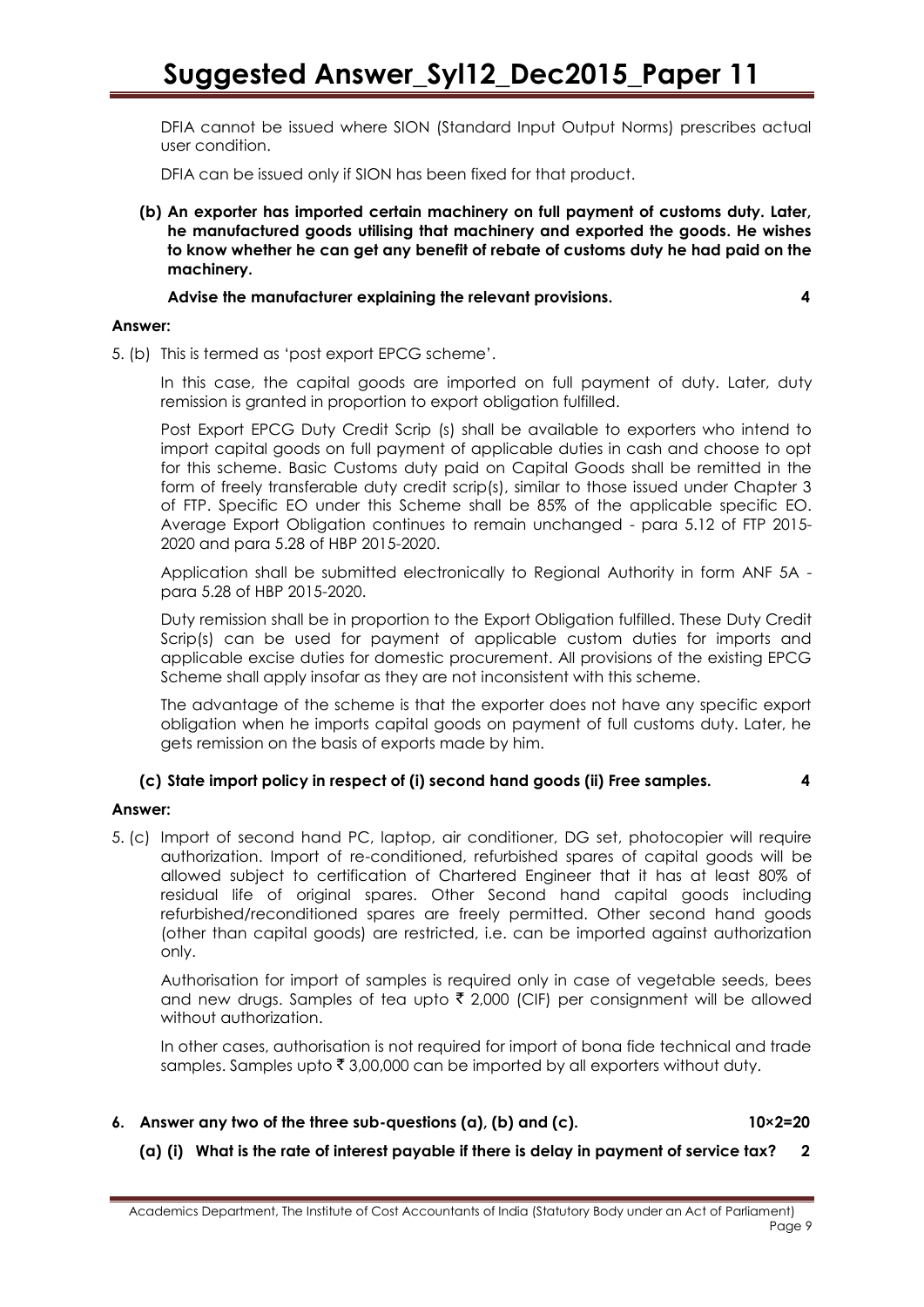**(ii) John & Co, a proprietary firm, is providing maintenance and repair services. The firm is registered under service tax provisions. The net value of services (excluding service tax) provided by the firm are as follows:**

**(1) 2011-12—** ` **12 lakhs, (2) 2012-13—** ` **14 lakhs, (3) 2013-14—** ` **8 lakhs (4) 2014- 15—** ` **12 lakhs.**

**Calculate the service tax payable by the firm for the year 2014-15. Assume service tax rate of 14%. Ignore education cess and SAHE cess. 2**

**(iii) Bristi Ltd. is engaged in business of renting of immovable properties owned by it. During the year 2014-15, it has collected following amounts:**

|      | Vacant land used for agriculture                                 | ₹10 lakhs               |
|------|------------------------------------------------------------------|-------------------------|
| Ш    | <b>Building let out to RBI</b>                                   | ₹12 lakhs               |
| Ш    | <b>Building let out to company for office</b>                    | ₹9 lakhs                |
| IV   | Temple hall let out for religious purposes                       | ₹ 0.25 lakh             |
| V    | Building located in USA let out to T (who is in Kolkata) for use | ₹ 30 lakhs              |
|      | as hotel                                                         |                         |
| VI   | House let out to students for residential purposes               | ₹ 6 lakhs               |
| VII  | Building rented to Zap Secondary School (recognised by           | $\overline{5}$ 24 lakhs |
|      | Government)                                                      |                         |
| VIII | Rent from guest house (per day rent $\overline{\tau}$ 500)       | $\bar{5}$ 1.5 lakhs     |

**Calculate service tax payable by considering service tax rate @14%. Ignore education cess and SAH education cess. 6**

#### **Answer:**

6. (a)(i) The interest payable under section 75 of Finance Act, 1994 will be as follows w.e.f. 1- 10-2014 - (I) if delay upto 6 months - 18% p.a. for first six months (II) if delay is more than 6 months and upto one year - 18% p.a. for first six months and 24% p.a. for delay beyond six months (III) if delay more than one year - 18% p.a. for first six months and 24% p.a. for next 6 months and 30% p.a. for any delay beyond one year - Notification No. 12/2014-ST dated 11-7-2014.

In case of small service providers whose value of taxable service did not exceed  $\bar{\tau}$  60 lakhs during any of the financial year, covered by the notice or during the last financial year, the rate of interest shall be reduced by 3% per annum [proviso to section 75 of Finance Act].

Thus, in case of small service providers, interest rate will be 15% p.a., 21% p.a. and 27% p.a. respectively.

(ii) John and Co. can avail exemption for first 10 lakhs in 2014-15 as their turnover was less than  $\bar{\tau}$  10 lakhs in previous financial year.

Hence, service tax is payable on  $\bar{\tau}$  two lakhs @ 14% i.e. service tax payable is ₹ 28,000.

(iii) The service tax payable is as follows -

| Vacant land used for Agriculture     |         | Nil For agricultural purposes and   |
|--------------------------------------|---------|-------------------------------------|
|                                      |         | hence in negative list              |
| Building let out to RBI              |         | ₹ 12 lakhs No exemption             |
| Building let out to company for      |         | ₹9 lakhs No exemption               |
| office                               |         |                                     |
| Temple hall let out for religious    | Nil IIt | (under<br>exempt<br>is              |
| purposes                             |         | notification no. 25/2012-ST, dt.    |
|                                      |         | 20.06.2012)                         |
| Building located in USA let out to T |         | ₹30 lakhs As per rule 8 of Place of |
| (who is in Kolkata) for use as hotel |         | Provision of Service Rules, the     |
|                                      |         |                                     |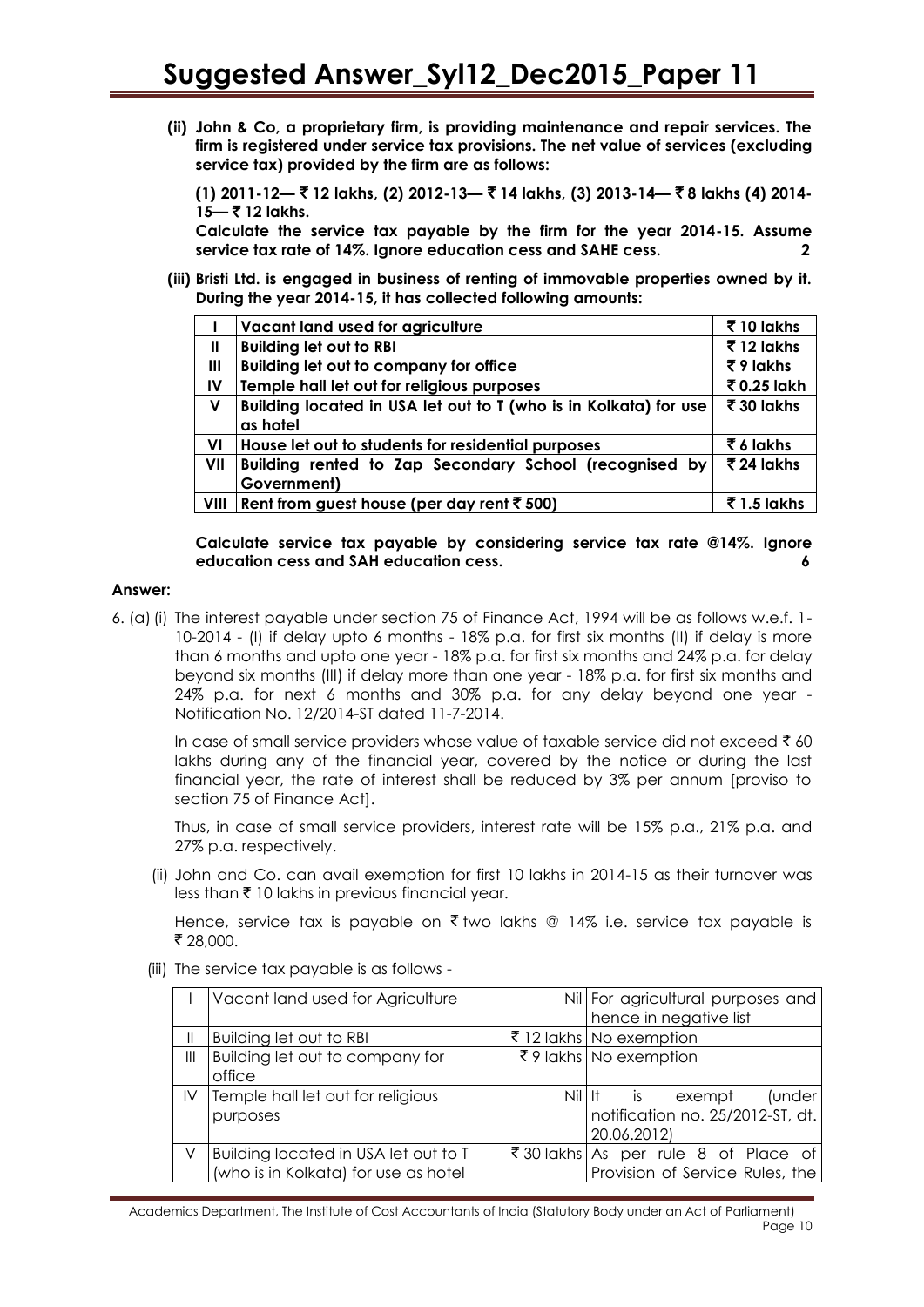|     |                                                                          |               | place of provision of service is<br>India and hence taxable |
|-----|--------------------------------------------------------------------------|---------------|-------------------------------------------------------------|
|     | VI House let out to students for<br>residential purposes                 |               | Nil Renting for residential<br>purposes is in negative list |
| VII | Building rented to Zap Secondary<br>School (recognised by<br>Government) |               | ₹ 24 lakhs No exemption                                     |
|     | VIII Rent from guest house (per day<br>rent ₹ 500)                       |               | Nil Exempted as per day tariff<br>less than ₹1,000          |
|     | Total value of taxable service                                           | ₹75 lakhs     |                                                             |
|     | Service tax @ 14%                                                        | ₹ 10.50 lakhs |                                                             |

#### **(b) (i) Mr. Hiyastab, a Cost Accountant, has provided following services during April 2014 to March 2015—**

**(1) Cost Audit fees received from Government companies** ` **11 lakhs, (2) Stock audit fees received from Banks** ` **7 lakhs, (3) Consultancy services provided to UN**  Organisation  $\bar{z}$  8 lakhs, (4) Cost audit fees received from private companies  $\bar{z}$  5 **lakhs, (5) Fees for appearing before CESTAT (Tribunal)** ` **9 lakhs. He had availed**  input services on which the service providers had charged service tax of  $\bar{z}$  1 lakh. **These input services are common to all the services provided by him. Calculate the net amount of service tax payable by Mr. Hiyastab, by considering service tax rate @ 14% ignore education cess and SAH education cess. 4**

- **(ii) Mr. Ram was employed with XYZ Ltd. As per terms of the contract, he was required to give three months notice before leaving job. However, Mr. Ram requested for immediate release and offered to pay three months salary of**  $\bar{\tau}$  **6 lakhs in lieu of notice. The company accepted his offer and released him from employment. Discuss implications relating to service tax. 2**
- **(iii) A consulting engineer provided following services in a month—**

**(1) Free Professional advice to his friend [normal charges for such service would be** ` **10,000], (2) Computer software services** ` **10 lakhs, (3) Consultancy Services to Government of Gujarat** ` **8 lakhs. Service tax was charged separately, wherever applicable. He has paid** ` **50,000 as cess under Section 3 of the Research and Development Cess Act, 1986.**

**What is the amount of service tax payable by him? Assume service tax rate of 14%. Ignore education cess and SAHE cess. 4**

#### **Answer:**

6. (b) (i) Service tax is payable on  $11 + 7 + 5 + 9 = 32$  lakhs. Services provided to UN Organisation are exempt from service tax. Thus, service tax payable is  $\bar{\tau}$  4,48,000. He has input tax credit (Cenvat Credit of  $\bar{\tau}$  1 lakh. He is not required to pay service tax on services provided to UN Organisation. However, since common input services have been used for both exempted services and taxable services, payment of 6% 'amount' on  $\bar{\tau}$  8 lakhs is required [Rule 6(3 )(i) of Cenvat Credit Rules]. Thus, he has to pay service tax of ₹ 3,48,000 [₹ 4,48,000 - ₹ 1,00,000] plus an 'amount' of ₹ 48,000.

If Mr. Hiyastab files declaration under rule 6(3A)(a) of Cenvat Credit Rules, he has to pay 'amount' on proportional basis. In that case, the amount payable is as follows -

Total value of service = 32 lakhs (taxable) + 8 lakhs (exempt) = 40 lakhs. Total Cenvat credit =  $\overline{z}$  1,00,000.

Hence, amount payable = ₹ 1,00,000 ×  $[ ₹ 8,00,000/[ ₹ 40,00,000]]= ₹ 20,000$ .

(ii) This activity is covered under 'tolerating an act or situation' which is a 'declared service'. Hence, XYZ Ltd. will be liable to pay service tax on  $\bar{\tau}$  6 lakhs. If XYZ Ltd. does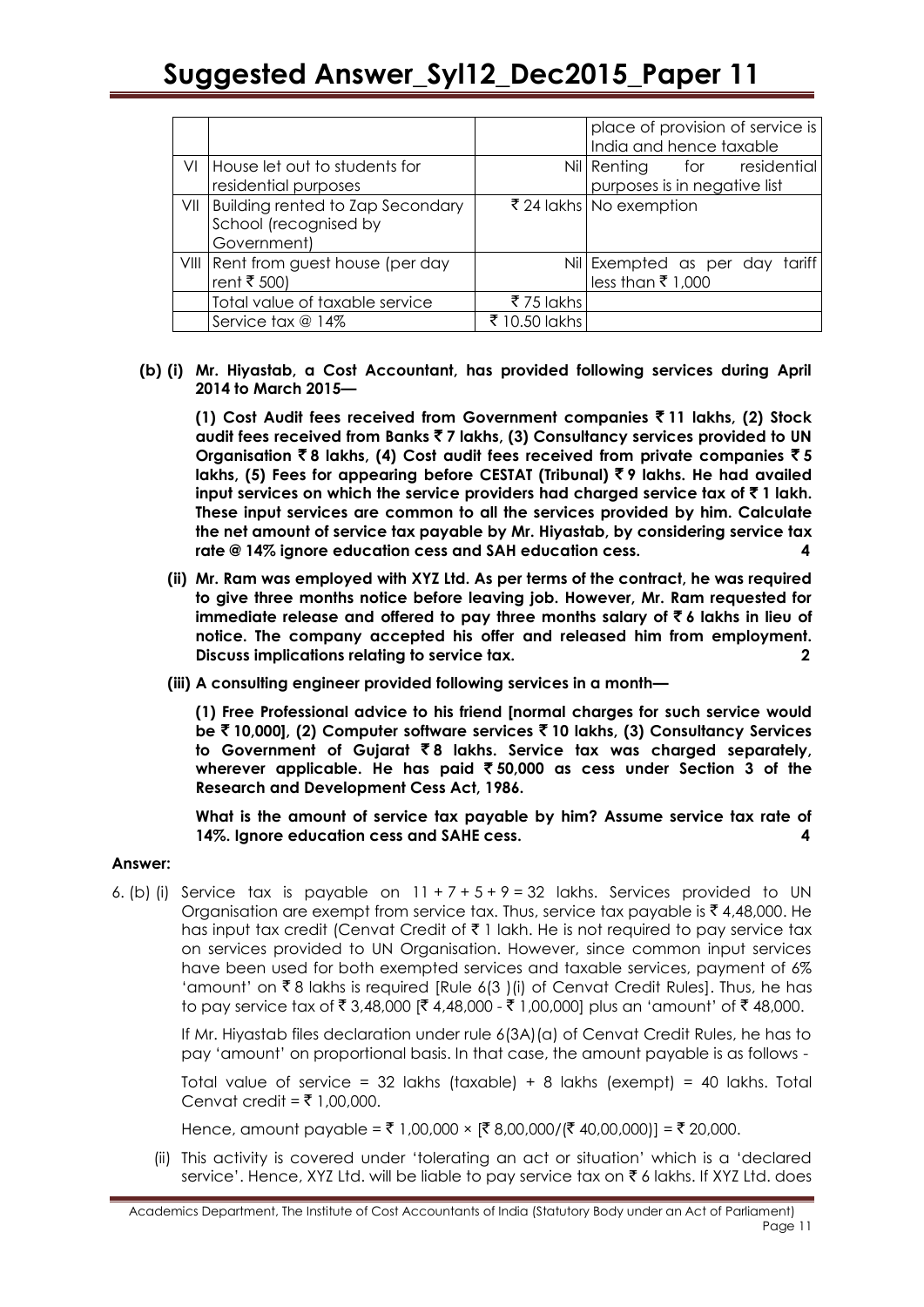not recover service tax amount separately, service tax will be payable by making back calculations, considering  $\bar{\tau}$  6 lakhs as inclusive of service tax.

- (iii) There is no service tax on free services. Service tax on  $\bar{\tau}$  18 lakhs @ 14% is  $\bar{\tau}$  2,52,000. R&D cess paid is  $\bar{z}$  50,000, which is allowable as deduction. Hence, net service tax payable is ₹ 2,02,000.
- **(c) (i) A service provider charged excess service tax in his invoice dated 15-09-2014 by mistake. He paid the service tax for month of September 2014 on 5.10.2014. He filed ST-3 return for the period April 2014 to September 2014 on 24.10.2014.**

**What is the last date for filing refund claim in respect of excess service tax paid by him? 2**

- **(ii) A contractor provided service of erection and commissioning to John and Michael Pvt. Ltd., without any material. The contractor had charged service tax in his invoice. The company paid** ` **26,00,000 to the contractor after deducting income tax (TDS of income tax) @ 10% under section 194 J of Income Tax Act, in full settlement of Bill. Find out the total bill amount of the contractor, assuming service tax rate of 14% (ignore education cess). 5**
- **(iii) Janak and Sons, a firm of advocates provided service to JLK Manufacturers Ltd. and issued invoice on 15.6.2015 for** ` **1,00,000. JLK Manufacturers Ltd. paid the bill amount to Advocates on 20.12.2015. State person liable to pay service tax, service tax payable and due date of payment of service tax. Assume service tax rate of 14%. Ignore education cess. 3**

#### **Answer:**

- 6. (c) (i) As per section 11B of Central Excise Act, which has been made applicable to service tax, refund claim should be filed within one year from date of payment of tax. Since he paid service tax on 5-10-2014, he must file refund claim latest on 5-10- 2015. Otherwise, the refund claim will become time barred.
	- (ii) Income tax TDS is required to be deducted on net amount excluding service tax.

Assume that value of service = x. Hence, service tax on  $x = 0.14$  x. Income tax TDS = 0.10 x (as TDS is on net amount excluding service tax).

Now,  $x + 0.14x - 0.10x = 26,00,000$ .

Thus,  $1.04 \times 26.00.000$ .

Hence, x = value of service = 26,00,000/1.04 = 25,00,000.

Service tax  $@14\%$  of ₹ 25,00,000 = 3,50,000.

Hence, Bill of contractor =  $\bar{\tau}$  25,00,000 + service tax  $\bar{\tau}$  3,50,000 = 28,50,000.

(iii) Service tax of  $\bar{\tau}$  14,000 is payable by JLK Manufacturers Ltd. under reverse charge. Service tax is payable on 6-10-2015, since as per rule 7 of Point of Taxation Rules, in case of reverse charge, service tax becomes payable after three months even if payment is not made to service provider (Advocates). Thus, payment of service tax is due on 15-9-2015. Hence, service tax can be paid on due date which is 6-10-2015.

#### **7. Answer any two of the three sub-questions (a), (b) and (c). 6×2=12**

**(a) (i) A manufacturer sent his manufactured goods to his branch in another State. Which form is required to be issued and by whom, so that the manufacturer can claim exemption from Central Sales Tax? What would be the consequences, if that form is not issued? 2**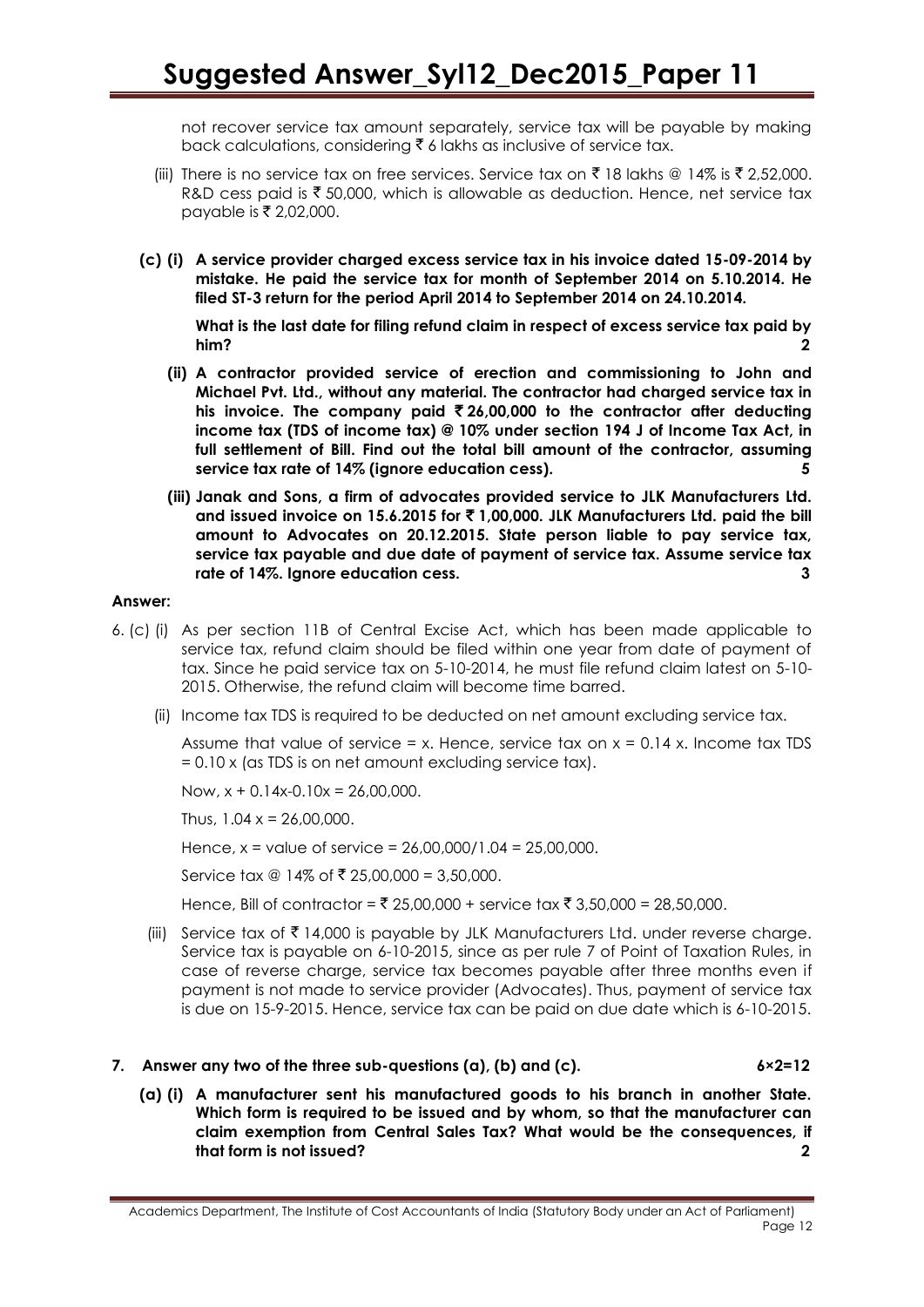**(ii) Anuradha & Co., a registered dealer in VAT, furnishes following details of purchases and sales for the month of March, 2015:**

| <b>Particulars</b>                                         | Amount     |
|------------------------------------------------------------|------------|
| <b>Opening balance of VAT Input Tax Credit</b>             | 25,000     |
| Opening balance of stock of inputs                         | <b>Nil</b> |
| Purchase of goods from registered dealers within the State | 28,62,500  |
| (including State VAT)                                      |            |
| Purchases from outside State against issue of C form       | 15,30,000  |
| (including CST amount)                                     |            |
| Net sales within State excluding State VAT                 | 55,00,000  |
| Closing stock of goods purchased within the State as on    | 1,14,500   |
| 31.03.2015 (inclusive of VAT paid on purchases)            |            |

**VAT rate on both inputs and outputs is 14.5%. Determine VAT liability of dealer for the month of March, 2015. 4**

#### **Answer:**

- 7. (a) (i) Form F is required to be issued by branch office/ consignment agent receiving the goods as branch/ stock transfer. If the form is not issued the transaction will be treated as sale for all purposes of the CST Act.
	- (ii) Vat payable on sales [55,00,000 x 14.5]/100 = ₹ 7,97,500

Vat Credit available - Opening balance of Vat Credit - ₹ 25,000

Add - Vat paid on purchases -  $[28,62,500 \times 14.50]/114.50 = ₹ 3,62,500$ 

Total Vat Credit available =  $25,000 + 3,62,500 = ₹ 3,87,500$ 

Hence, net Vat payable = Vat payable on sales  $\overline{3}$  7,97,500 - Vat credit available ₹ 3,87,500 = ₹ 4,10,000.

Input tax credit is available even if some goods are in stock. Input tax credit is not available on CST paid on purchased goods.

- **(b) (i) Discuss the role of a Cost Accountant in successful implementation of VAT provisions in a business organisation. 2**
	- **(ii) M/s Simple Traders have purchased goods @** ` **3,45,000 including VAT. He intends to earn gross margin of 10% on his net purchase cost. The VAT rate is 15% on both purchases and sales.**
		- **(1) Find his selling price and the net VAT payable by him on this transaction.**
		- **(2) Illustrate how the VAT is payable by Simple Traders only on his 'value added'.**

**2+2=4**

#### **Answer:**

7. (b) (i) Cost Accountant can guide in developing systems for maintenance of proper records of Vat paid on all inputs and Vat payable on the sales. He can ensure that all Vat provisions are properly complied with and business organisation does not lose any input tax credit available.

> In some States (Assam, Kerala, Orissa, Uttarakhand, Maharashtra etc.), audit can be done either by Practicing Cost Accountants or Chartered Accountants.

(ii) The net purchase cost of Simple Traders is  $\bar{\xi}$  3,00,000 [( $\bar{\xi}$  3,45,000 x 100)/115]. Since the trader intends to sale goods at gross margin of 10%, the margin is  $\bar{\tau}$  30,000 [This is his 'value added']. Hence, selling price is  $\bar{z}$  3,30,000.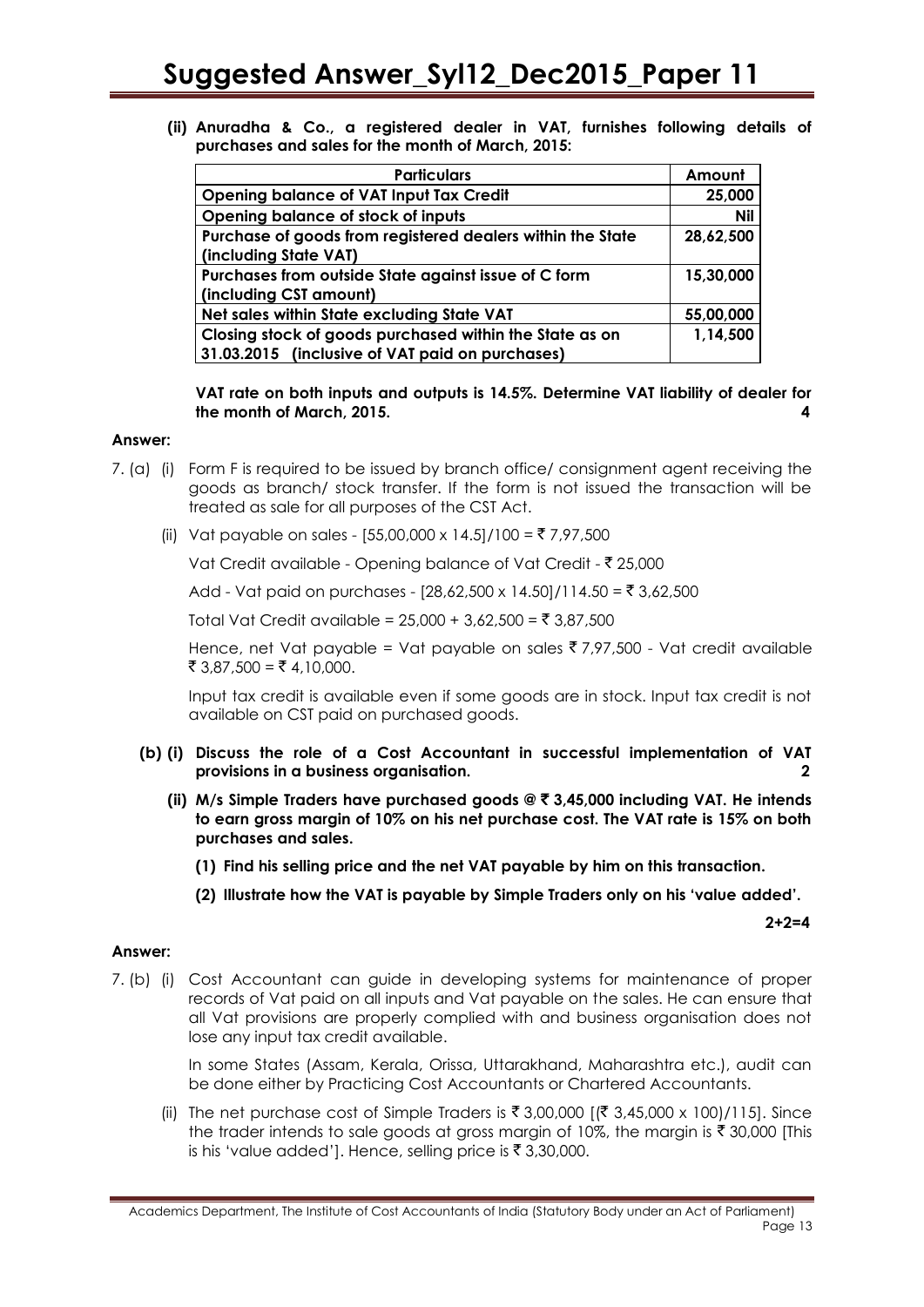Vat payable on his sales of  $\bar{\bar{\xi}}$  3,30,000 @15% is  $\bar{\bar{\xi}}$  49,500. Total selling price = ₹ 3,30,000 + ₹ 49,500 = 3,79,500.

Vat payable on sales is  $\bar{\zeta}$  49,500, while input tax credit available is  $\bar{\zeta}$  45,000. Thus, the net Vat payable by him is  $\bar{z}$  4,500.

His 'value addition' is  $\bar{\tau}$  30,000. He is paying Vat of  $\bar{\tau}$  4,500 which is 15% of  $\bar{\tau}$  30,000. Thus, in effect, he is paying Vat only on his value added.

#### **(c) (i) What is distinction between 'exempted transaction' and 'zero rated transaction' in VAT? 2**

- **(ii) Laxman & Co. furnishes to you the following information:**
	- **(1) Inter-State sale of goods (it includes** ` **10,00,000 being the value of goods transferred to Chennai Branch for which Chennai Branch had issued Form F)**  ` **69,00,000**
	- **(2) Dharmada (Charity) collected separately** ` **25,000 [This was collected only from buyers who had voluntarily agreed for such charge]**
	- **(3) Weighment charge recovered separately from buyers 2,40,000**
	- **(4) Cash discount shown in invoice as per trade practice** ` **60,000**
	- **(5) Transit Insurance charges recovered from buyers to cover transit loss based on their request** ` **50,000.**

**Calculate the turnover and CST payable, on the assumption that all the sales were made to registered dealers, who have issued C forms. Assume that the price is exclusive of CST. 4**

#### **Answer:**

- 7. (c) (i) Certain sales are 'zero rated' i.e. tax is not payable on final product in certain specified circumstances. In such cases, credit will be available on the inputs i.e. credit will not have to be reversed. Distinction between 'zero rated transaction' and 'exempted transaction' is that in case of 'zero rated sale', credit is available on tax paid on inputs, while in case of exempt sale, credit of tax paid on inputs is not available. Exports are zero rated transaction.
	- (ii) CST is not payable on stock transfer. Hence, sales tax is payable on  $\bar{\tau}$  59,00,000 plus weighment charges  $\bar{\xi}$  2,40,000. Cash discount is allowable as deduction. Insurance charges are allowable as deduction. Dharmada is not includible if paid voluntarily by customers.

Thus, 'turnover' = ₹ 59,00,000 + ₹ 2,40,000 - ₹ 60,000 - ₹ 50,000 = ₹ 60.30.000

 $CST @ 2% on ₹ 60,30,000 = ₹ 1,20,600.$ 

#### **8. Answer any two of the three sub-questions (a), (b) and (c). 4×2=8**

#### **(a) What is advance pricing agreement (APA)? Who are eligible to enter into APA Agreement? 2+2=4**

#### **Answer:**

8. (a) Advance Pricing Agreement (APA) is an agreement between taxpayer and taxing authority (CBDT), where transfer pricing methodology is fixed for specified fixed period of time in future - section 92CC of Income Tax Act.

The APA can be maximum for five years. It is binding only on assesse and CIT (Commissioner of Income Tax).